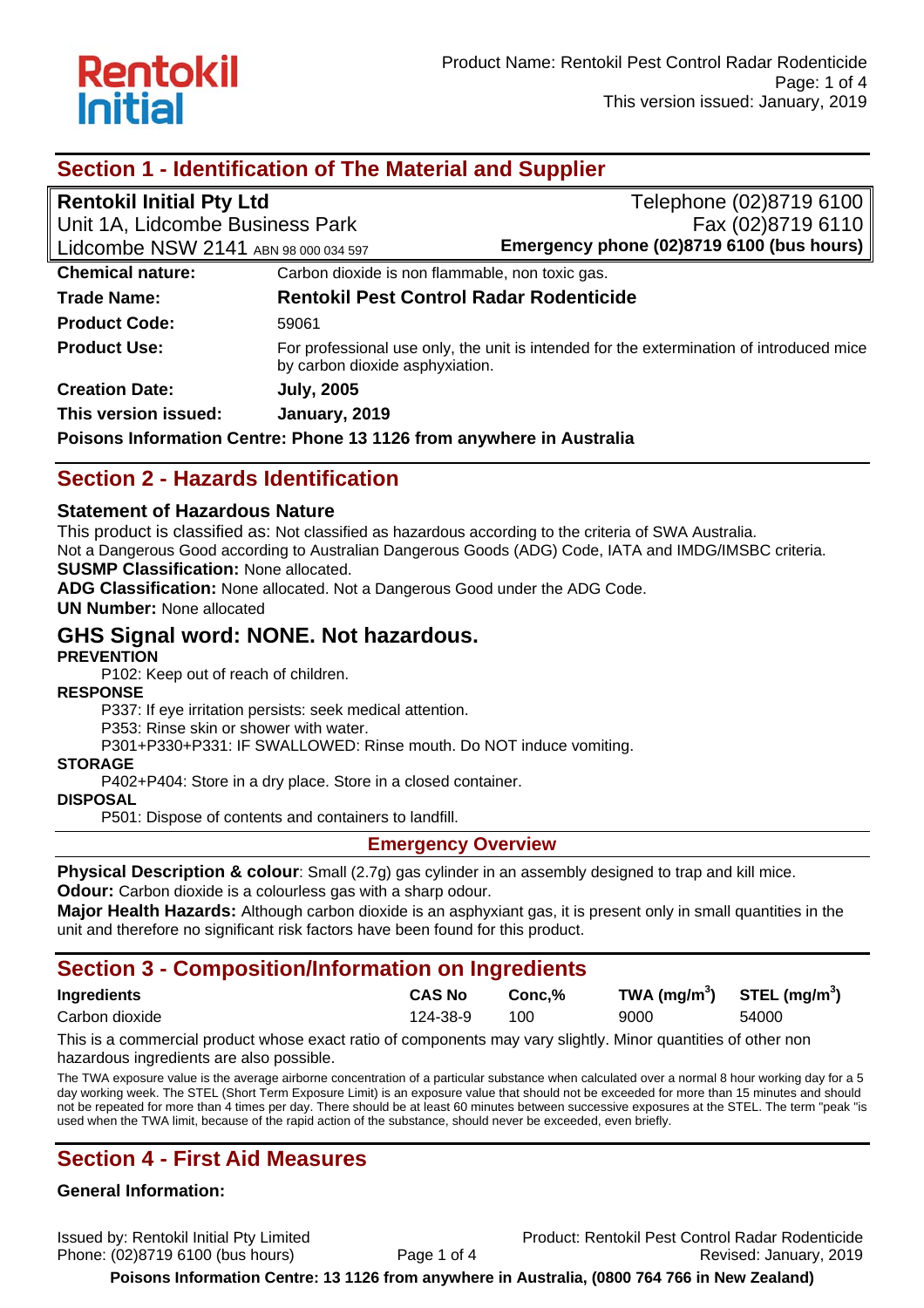Product Name: Rentokil Pest Control Radar Rodenticide Page: 2 of 4 This version issued: January, 2019

You should call The Poisons Information Centre if you feel that you may have been poisoned, burned or irritated by this product. The number is 13 1126 from anywhere in Australia (0800 764 766 in New Zealand) and is available at all times. Have this SDS with you when you call.

**Inhalation:** First aid is not generally required. If in doubt, contact a Poisons Information Centre or a doctor. **Skin Contact:** Irritation is unlikely. However, if irritation does occur, flush with lukewarm, gently flowing water for 5 minutes or until chemical is removed.

**Eye Contact:** Flush the contaminated eye(s) with lukewarm, gently flowing water for a few minutes. Obtain medical advice if irritation occurs.

**Ingestion:** First aid is not normally necessary. If symptoms develop, or if in doubt contact a Poisons Information Centre or a doctor.

## **Section 5 - Fire Fighting Measures**

**Fire and Explosion Hazards**: There is no risk of an explosion from this product under normal circumstances if it is involved in a fire, except from overheating (and over pressuring) of the gas cylinder. Will act to extinguish most fires. No fire decomposition products are expected from this products at temperatures normally achieved in a fire.

**Extinguishing Media:** Not Combustible. Use extinguishing media suited to burning materials.

**Fire Fighting:** If a significant quantity of this product is involved in a fire, call the fire brigade.

| Flash point:                     | Does not burn.                  |
|----------------------------------|---------------------------------|
| <b>Upper Flammability Limit:</b> | Does not burn.                  |
| <b>Lower Flammability Limit:</b> | Does not burn.                  |
| <b>Autoignition temperature:</b> | Not applicable - does not burn. |
| <b>Flammability Class:</b>       | Does not burn.                  |

## **Section 6 - Accidental Release Measures**

**Accidental release:** Minor spills do not normally need any special cleanup measures. In the event of a major spill, prevent spillage from entering drains or water courses. As a minimum, wear overalls, goggles and gloves. No special recommendations for clothing materials.

Stop leak if safe to do so, and contain spill. Sweep up and shovel or collect recoverable units into labelled containers for recycling or salvage, and dispose of promptly. This material may be suitable for approved landfill. Ensure legality of disposal by consulting regulations prior to disposal.

## **Section 7 - Handling and Storage**

**Handling:** Keep exposure to this product to a minimum, and minimise the quantities kept in work areas. Check Section 8 of this SDS for details of personal protective measures, and make sure that those measures are followed. The measures detailed below under "Storage" should be followed during handling in order to minimise risks to persons using the product in the workplace. Also, avoid contact or contamination of product with incompatible materials listed in Section 10.

**Storage:** Store packages of this product in a cool place. Keep containers dry and away from water. Make sure that the product does not come into contact with substances listed under "Incompatibilities" in Section 10. Check packaging - there may be further storage instructions on the label.

## **Section 8 - Exposure Controls and Personal Protection**

The following Australian Standards will provide general advice regarding safety clothing and equipment:

Respiratory equipment: **AS/NZS 1715**, Protective Gloves: **AS 2161**, Occupational Protective Clothing: AS/NZS 4501 set 2008, Industrial Eye Protection: **AS1336** and **AS/NZS 1337**, Occupational Protective Footwear: **AS/NZS2210**.

#### **SWA Exposure Limits TWA (mg/m<sup>3</sup>** Carbon dioxide 54000 9000 54000 54000



No special equipment is usually needed when occasionally handling small quantities. The following instructions are for bulk handling or where regular exposure in an occupational setting occurs without proper containment systems. **Ventilation:** No special ventilation requirements are normally necessary for this product. However make sure that the work environment remains clean and that vapours and mists are minimised.

**Eye Protection:** not normally necessary.

**Skin Protection:** The information at hand indicates that this product is not harmful and that normally no special skin protection is necessary.

**Protective Material Types:** There is no specific recommendation for any particular protective material type. **Respirator:** If there is a significant chance that gas is likely to build up in the area where this product is being used, we recommend that you use a respirator. It should be fitted with a type B1 cartridge, suitable for acid gases.

Issued by: Rentokil Initial Pty Limited Product: Rentokil Pest Control Radar Rodenticide Phone: (02)8719 6100 (bus hours) Page 2 of 4 Revised: January, 2019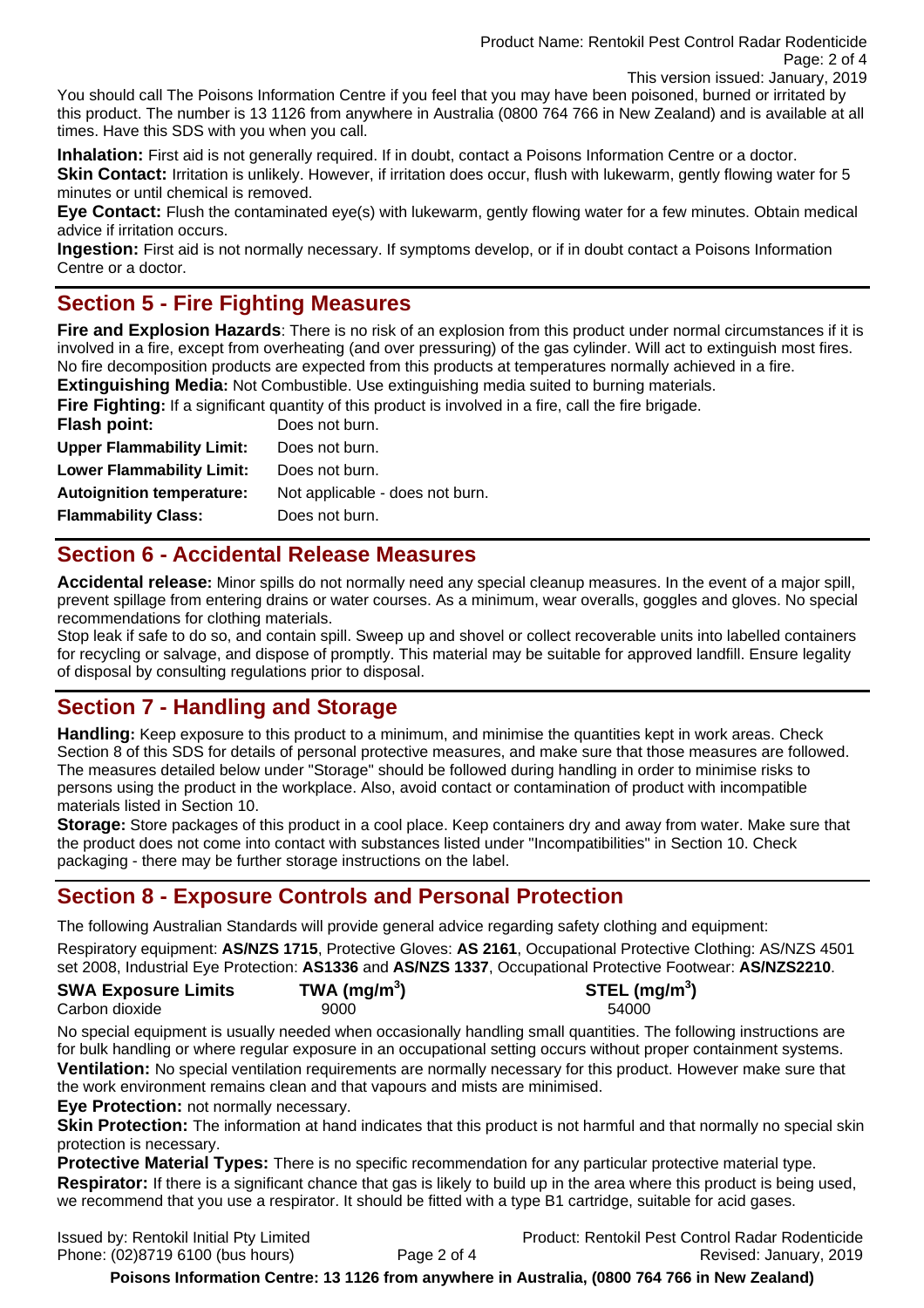## **Section 9 - Physical and Chemical Properties:**

| <b>Physical Description &amp; colour:</b> | Small (2.7g) gas cylinder in an assembly designed to trap and kill mice. |
|-------------------------------------------|--------------------------------------------------------------------------|
| Odour:                                    | Carbon dioxide is a colourless gas with a sharp odour.                   |
| <b>Boiling Point:</b>                     | Not applicable.                                                          |
| <b>Freezing/Melting Point:</b>            | No specific data. Gas at normal temperatures.                            |
| <b>Volatiles:</b>                         | Completely volatile at 100°C.                                            |
| <b>Vapour Pressure:</b>                   | No data.                                                                 |
| <b>Vapour Density:</b>                    | No data.                                                                 |
| <b>Specific Gravity:</b>                  | Not applicable.                                                          |
| <b>Water Solubility:</b>                  | Carbon dioxide is slightly soluble.                                      |
| pH:                                       | No data.                                                                 |
| <b>Volatility:</b>                        | No data.                                                                 |
| <b>Odour Threshold:</b>                   | No data.                                                                 |
| <b>Evaporation Rate:</b>                  | No data.                                                                 |
| <b>Coeff Oil/water distribution:</b>      | No data                                                                  |
| <b>Autoignition temp:</b>                 | Not applicable - does not burn.                                          |

## **Section 10 - Stability and Reactivity**

**Reactivity**: This product is unlikely to react or decompose under normal storage conditions. However, if you have any doubts, contact the supplier for advice on shelf life properties.

**Conditions to Avoid:** This product should be kept in a cool place, preferably below 30°C. Containers should be kept dry.

**Incompatibilities:** No particular Incompatibilities.

**Fire Decomposition:** No significant quantities of decomposition products are expected at temperatures normally achieved in a fire.

**Polymerisation:** This product will not undergo polymerisation reactions.

# **Section 11 - Toxicological Information**

**Local Effects:** 

**Target Organs:** none known

### **Classification of Hazardous Ingredients**

Ingredient **Risk Phrases** 

No ingredient mentioned in the HSIS database is present in this product at hazardous concentrations.

### **Potential Health Effects**

### **Inhalation**

**Short term exposure:** Significant inhalation exposure is considered to be unlikely. Inhalation of excessive amounts may cause headache, dizziness, shortness of breath, muscular weakness, drowsiness and ringing in the ears. Concentrations of 2-4% cause rapid breathing in humans. At concentrations of 9% unconsciousness may occur within 5 minutes. At concentrations of 10-100%, unconsciousness will occur in less than one minute and unless prompt action is taken, further exposure to high levels will eventually result in death. Exposure at these levels is very unlikely. **Long Term exposure:** No data for health effects associated with long term inhalation.

### **Skin Contact:**

**Short term exposure:** Available data indicates that this product is not harmful. It should present no hazards in normal use. In addition product is unlikely to cause any discomfort in normal use.

**Long Term exposure:** No data for health effects associated with long term skin exposure.

### **Eye Contact:**

**Short term exposure:** Exposure via eyes is considered to be unlikely. This product is believed to be mildly irritating, to eyes, but is unlikely to cause anything more than mild transient discomfort.

**Long Term exposure:** No data for health effects associated with long term eye exposure.

### **Ingestion:**

Issued by: Rentokil Initial Pty Limited Product: Rentokil Pest Control Radar Rodenticide Phone: (02)8719 6100 (bus hours) Page 3 of 4 Revised: January, 2019